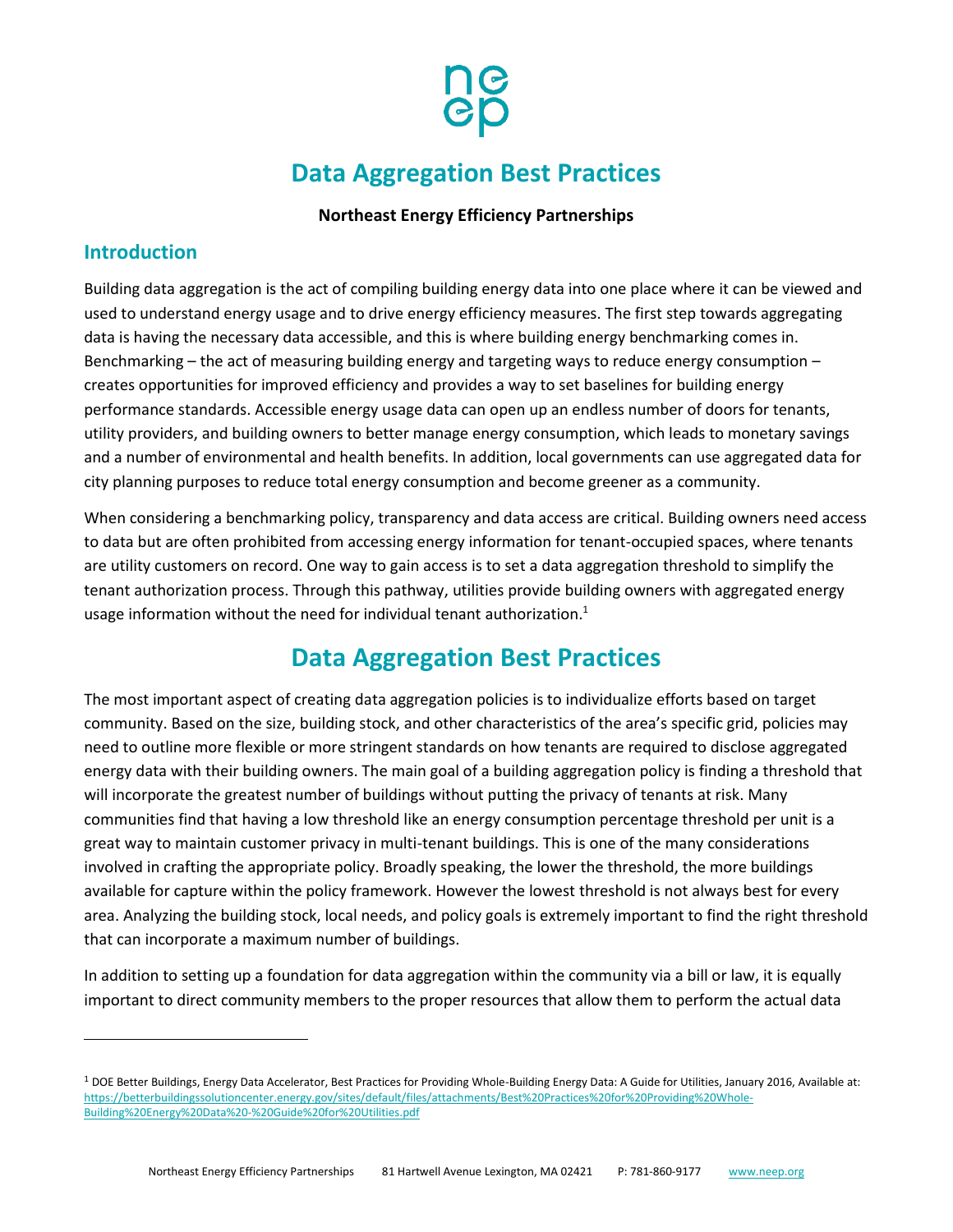l

collection. U.S. EPA's ENERGY STAR [Portfolio Manager](https://www.energystar.gov/buildings/facility-owners-and-managers/existing-buildings/use-portfolio-manager) is a user-friendly, free tool that can be used to track and improve the energy efficiency of any property. After a building owner has input their building's data, it is organized and uploaded into the tracking software. Portfolio Manager normalizes the energy data inputs from the user according to weather records and building usage information, and generates a statement of performance detailing a building's Energy Use Intensity (EUI).<sup>2</sup> Energy Use Intensity is the amount of energy used by a building per square foot each year, often expressed in kBtu/sf/yr. The EUI of a building can be used to compare it to peer buildings, allowing a better understanding of relative overall building energy efficiency.<sup>3</sup> In the end, no matter what threshold is enacted to encourage energy efficiency measures, it is extremely important that customer data is kept confidential. This can be done in a number of ways, including aggregating customer data from the meter level to the building level.A great way to start thinking about an aggregation threshold is to examine the established thresholds of other communities. The table below outlines the aggregation thresholds of various building stocks and population densities.

| <b>Jurisdiction</b>                  | <b>Utility Company</b>                         | <b>Aggregation</b><br><b>Thresholds</b> | <b>Building Stock</b><br>(All housing types not mentioned<br>account for <10%)                      | <b>Size and Population</b>                    |
|--------------------------------------|------------------------------------------------|-----------------------------------------|-----------------------------------------------------------------------------------------------------|-----------------------------------------------|
| <b>Greater Austin</b><br>Area, Texas | <b>Austin Energy</b>                           | 4/80%                                   | 50% single unit detached, 20%<br>$20+$ units.                                                       | 2.17 million people in<br>4,278 square miles. |
| New York City                        | Consolidated<br>Edison and PSEG<br>Long Island | 2                                       | 41.7% single unit detached,<br>22.9% 20+ units, 10.9% two<br>units.                                 | 8.4 million people in<br>302.6 square miles.  |
| Boston, MA                           | Eversource and<br><b>National Grid</b>         | 4/50%                                   | 26% 3-4 units, 21.5% 20+ units,<br>14.6% two units, 11.7% single<br>unit detached, 11.6% 5-9 units. | 685,000 people in 89.63<br>square miles.      |
| Washington DC                        | Pepco                                          | 5                                       | 31.1% 10-19 units, 26.1% single<br>unit attached, 13.9% 5-9 units,<br>13.4% 3-4 units.              | 682,000 people in 68.3<br>square miles.       |
| Vermont                              | Statewide                                      | 4                                       | 69.8% single unit, 16.7% 3+<br>units.                                                               | 626,000 people in 9,616<br>square miles.      |

#### **Table 1. Aggregation Threshold Examples Based on Building Stock and Size**

For further aggregation threshold examples see: [Better Buildings Data Accelerator](https://betterbuildingsinitiative.energy.gov/sites/default/files/attachments/Guide%20to%20Data%20Access%20and%20Customer%20Confidentiality_0.pdf)<sup>4</sup>

<sup>&</sup>lt;sup>2</sup> In this context, the term "normalized" means adjusting energy usage data to account for higher or lower heating and cooling requirements based on an individual year's weather relative to a recent historical average, or how the building would have performed had external climactic conditions been the same.

<sup>3</sup> United States Environmental Protection Agency's ENERGYSTAR.gov website. *What is Energy Use Intensity (EUI)?* Accessed: 7/30/19. Available at[: http://www.energystar.gov/buildings/facility-owners-and-managers/existing-buildings/use-portfolio-manager/understand](http://www.energystar.gov/buildings/facility-owners-and-managers/existing-buildings/use-portfolio-manager/understand-metrics/what-energy)[metrics/what-energy](http://www.energystar.gov/buildings/facility-owners-and-managers/existing-buildings/use-portfolio-manager/understand-metrics/what-energy)

<sup>4</sup> DOE Better Buildings, Energy Data Accelerator, Best Practices for Providing Whole-Building Energy Data: A Guide for Utilities, January 2016, Available at: [https://betterbuildingssolutioncenter.energy.gov/sites/default/files/attachments/Best%20Practices%20for%20Providing%20Whole-](https://betterbuildingssolutioncenter.energy.gov/sites/default/files/attachments/Best%20Practices%20for%20Providing%20Whole-Building%20Energy%20Data%20-%20Guide%20for%20Utilities.pdf)[Building%20Energy%20Data%20-%20Guide%20for%20Utilities.pdf](https://betterbuildingssolutioncenter.energy.gov/sites/default/files/attachments/Best%20Practices%20for%20Providing%20Whole-Building%20Energy%20Data%20-%20Guide%20for%20Utilities.pdf)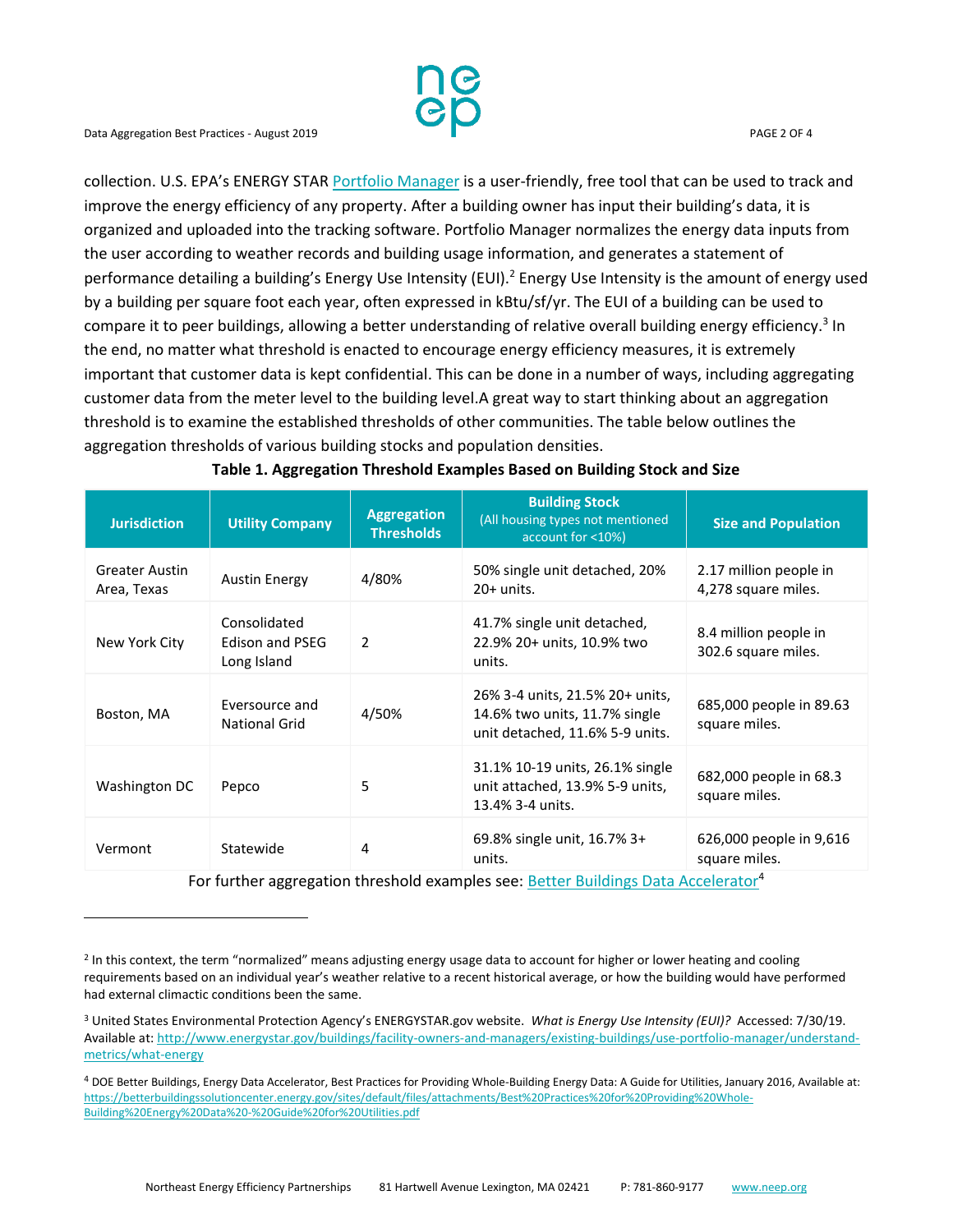

## **Aggregation Threshold Exemplar**

#### **New York State**

Energy efficiency has consistently proved to be a pathway towards reaching carbon reduction goals in an inexpensive and effective way. The state of New York has recently been making critical efforts towards achieving its goal of 80 percent carbon reduction by 2050. In addition to building energy codes, stretch codes, home efficiency upgrades, and more, New York has been working towards crafting ambitious data aggregation thresholds to meet their energy goals.

Enabling access to building energy data is a critically important aspect of managing building energy usage. While discussions of energy data access often raise valid privacy concerns in the multi-tenant market segment, providing building owners with aggregated and anonymized whole building energy usage data is becoming the accepted solution for these concerns. In order to alleviate concerns in such a scenario, most utilities offering aggregated and anonymized data require tenant consent if a building has: (1) a small number of tenants; and/or (2) no single tenant uses a significant proportion of the building's energy.

In an attempt to grant public access to information previously only given to utility companies, New York introduced a bill on whole building data aggregation standards. Not only would this allow customers to make informed decisions regarding the housing market, but it also promotes larger goals of energy transparency and working towards becoming more energy efficient. Through analysis of their own building energy usage, citizens are also able to understand how they can make improvements within their systems to better their energy efficiency and, in turn, save money.

The first attempt at this was a 15/15 privacy standard for general use by utilities, which was proposed by the Joint Utilities in New York. Although ensuring protection of resident privacy, a 15/15 energy data standard is extremely restricting because only buildings with 15 or more units and no single unit consuming more than 15 percent of the total building's energy usage can be incorporated.<sup>5</sup> This highly limits the number of buildings involved because it is so conservative. After rejecting this proposal, The Commission looked into a 4/50 standard, which would include any buildings with more than four units and no one unit accounting for over 50 percent of the total building energy use. This standard would include a greater number of buildings while still protecting the privacy of individual tenants through secure access to information and a consent-driven sharing

<sup>5</sup> State of New York Public Service Commission. Accessed: 7/30/19. Available at:

 $\overline{a}$ 

[http://www.google.com/url?sa=t&rct=j&q=&esrc=s&source=web&cd=1&cad=rja&uact=8&ved=2ahUKEwi\\_tp\\_V59zjAhUsw1kKHZwUAcwQFjAAegQIAhAC](http://www.google.com/url?sa=t&rct=j&q=&esrc=s&source=web&cd=1&cad=rja&uact=8&ved=2ahUKEwi_tp_V59zjAhUsw1kKHZwUAcwQFjAAegQIAhAC&url=http%3A%2F%2Fdocuments.dps.ny.gov%2Fpublic%2FCommon%2FViewDoc.aspx%3FDocRefId%3D%257B4C4CE28E-54CC-4514-967D-B513678E3F37%257D&usg=AOvVaw2l-jp2ELbAEZ3miqpzIalf) [&url=http%3A%2F%2Fdocuments.dps.ny.gov%2Fpublic%2FCommon%2FViewDoc.aspx%3FDocRefId%3D%257B4C4CE28E-54CC-4514-967D-](http://www.google.com/url?sa=t&rct=j&q=&esrc=s&source=web&cd=1&cad=rja&uact=8&ved=2ahUKEwi_tp_V59zjAhUsw1kKHZwUAcwQFjAAegQIAhAC&url=http%3A%2F%2Fdocuments.dps.ny.gov%2Fpublic%2FCommon%2FViewDoc.aspx%3FDocRefId%3D%257B4C4CE28E-54CC-4514-967D-B513678E3F37%257D&usg=AOvVaw2l-jp2ELbAEZ3miqpzIalf)[B513678E3F37%257D&usg=AOvVaw2l-jp2ELbAEZ3miqpzIalf](http://www.google.com/url?sa=t&rct=j&q=&esrc=s&source=web&cd=1&cad=rja&uact=8&ved=2ahUKEwi_tp_V59zjAhUsw1kKHZwUAcwQFjAAegQIAhAC&url=http%3A%2F%2Fdocuments.dps.ny.gov%2Fpublic%2FCommon%2FViewDoc.aspx%3FDocRefId%3D%257B4C4CE28E-54CC-4514-967D-B513678E3F37%257D&usg=AOvVaw2l-jp2ELbAEZ3miqpzIalf)